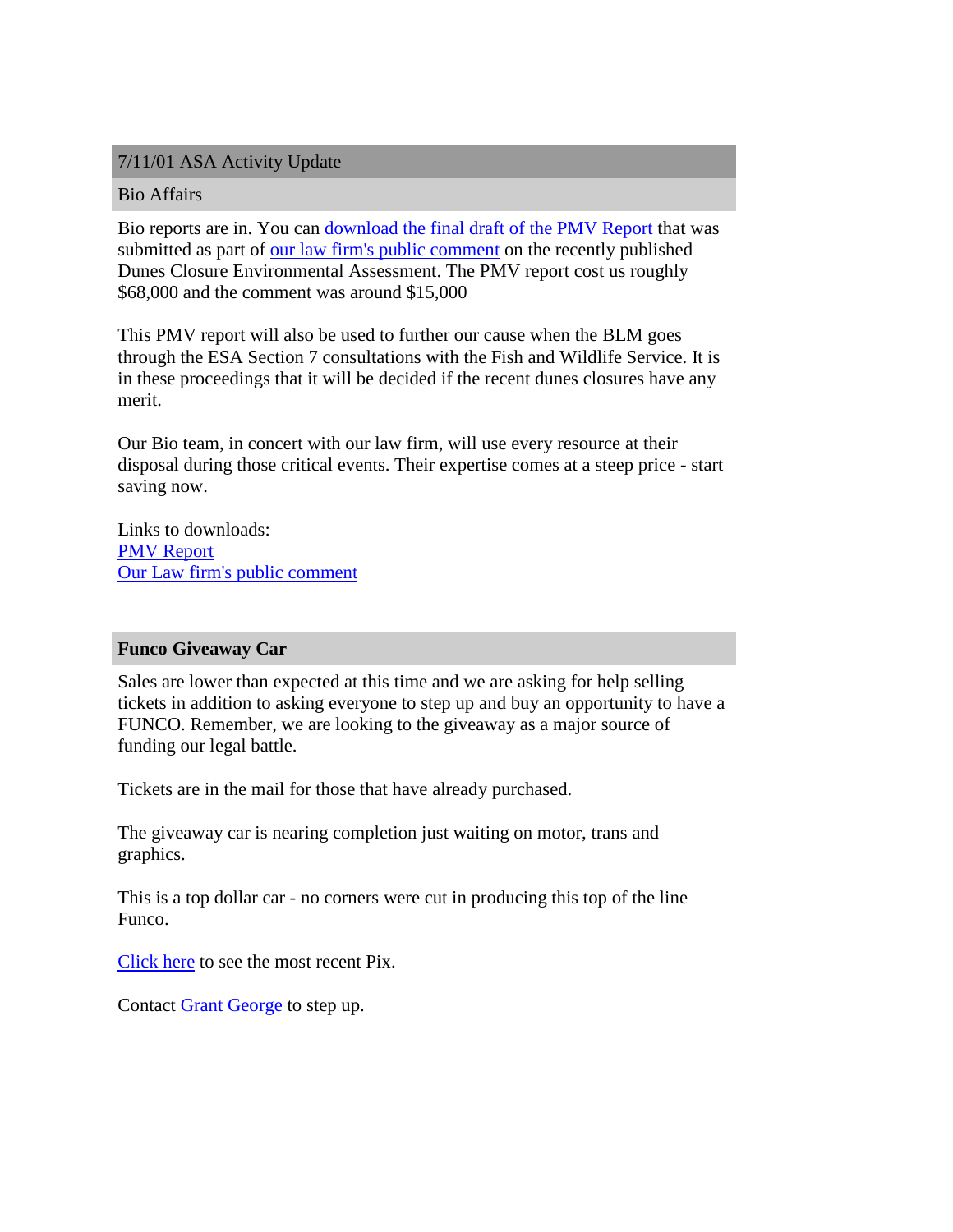## **ASA Elections**

On 7/8 elections were held. The ASA has a new president and Chairman of the Board in Jerry Seaver. For personal reasons, Vince Brunasso did not seek reelection but will continue to contribute his talents in the background as his time permits. Bob Mason was elected to finish Vince's term on the board that ends in January along with Keith Rosewitz's seat. Elections will be held then to determine who will fill those 2 positions. In June of next year the other seats on the Board expire; elections will then be held also.

Bob Mason was also elected to the office of Vice President and Grant George was elected as Vice Chairman of the Board of Directors

## **7/8/01 ASA Board of Directors Meeting**

A board meeting was held last Sunday in Ontario. Agenda items included:

Election of ASA officers and board members Report from the ASA Treasure, Keith Rosewitz Report from the Web site Committee, Guy Chrest Report from the Advertising Committee, Vicki Warren Report from the Biological Committee, Grant George Report from the Endowment Committee, Ron Scott Report from the Legal Committee, Mark Harms Report from the Membership Committee, Jeff Taylor Report from the Merchandise Committee, Flo Haynes Report from the Newsletter & Flyer Committee, Vicki Warren Report from the Public safety Committee, Bob Mason & Keith R. Report from Bob Mason on the status of the Sand Super Show Report from Bob Mason on the status of the ASA Chapters Report from Bob Mason on the status of the ASA Video Report from Gary Weers on the status of ASA Info Meetings in Calif.

As you can see, the ASA has grown at an astounding rate and has many projects. We are not sitting idle waiting for the courts to decide in our favor. Each one of these projects will take us a step closer to our goal of OPEN DUNES. It is only through volunteers that we may accomplish our goal. The more volunteers, the more we can get done.